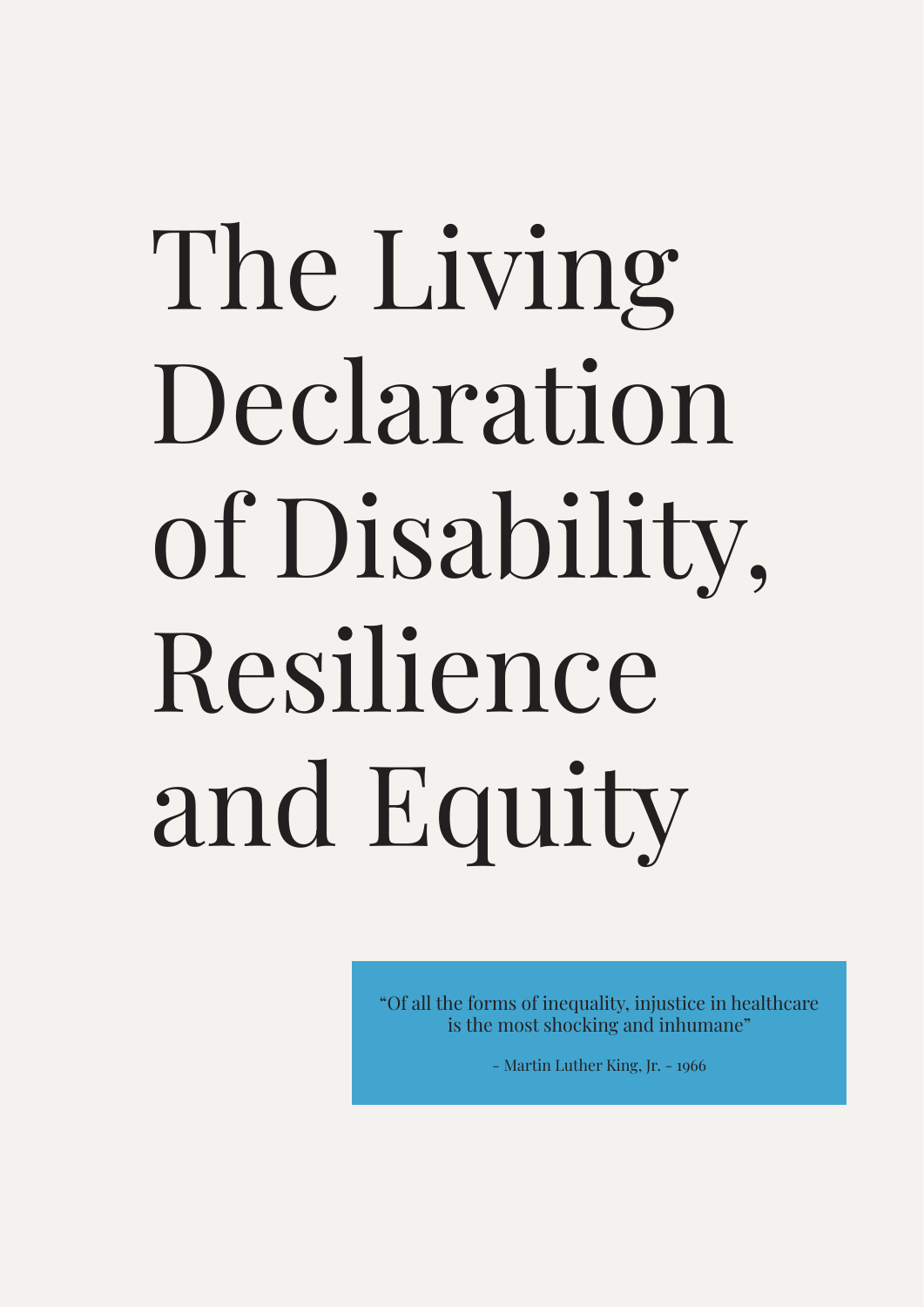#### BACKGROUND

In the Summer of 2019 an international community of researchers, artists, practitioners, politicians, and activists gathered in the historic city of Elsinore, Denmark for the REIMAGINE Action Lab and Festival, hosted by Enactlab. The goal was to explore how to REIMAGINE disability in the 21st century. What emerged was the fundamental importance of promoting equality and equity of people with disabilities/disabled people\* and the need to collectively raise the voices of people with disabilities/disabled people across geographies and cultures.

In March 2020 the REIMAGINE community reunited once again in order to develop a collective response and action to the ongoing COVID-19 pandemic. The Living Declaration emerged as a collaborative statement designed to catalyze awareness, dialogue and collective action in communities around the world.

#### PREAMBLE

The Universal Declaration of Human Rights by The United Nations states that all human beings are born free and equal in dignity and rights. Despite this declaration, in the midst of COVID-19, and beyond, it is clear that people with disabilities/disabled people do not have equal rights and access to basic healthcare, food, water, and security. People with disabilities make up  $15\%$ of the world's population but, have increased chances of disease and higher rates of poverty than those who are not disabled. The Covid-19 pandemic is similarly affecting people with disabilities/disabled people disproportionately.

This virus does not appear to us as a great equalizer. It is, instead, a great revealer. It reveals inequalities and inadequacies. It reveals class and racial divides. It reveals the gap between those who are able bodied, non-disabled and those who are disabled. It reveals and augments pre-existing inequalities in access to care, distribution of resources and mortality from illness.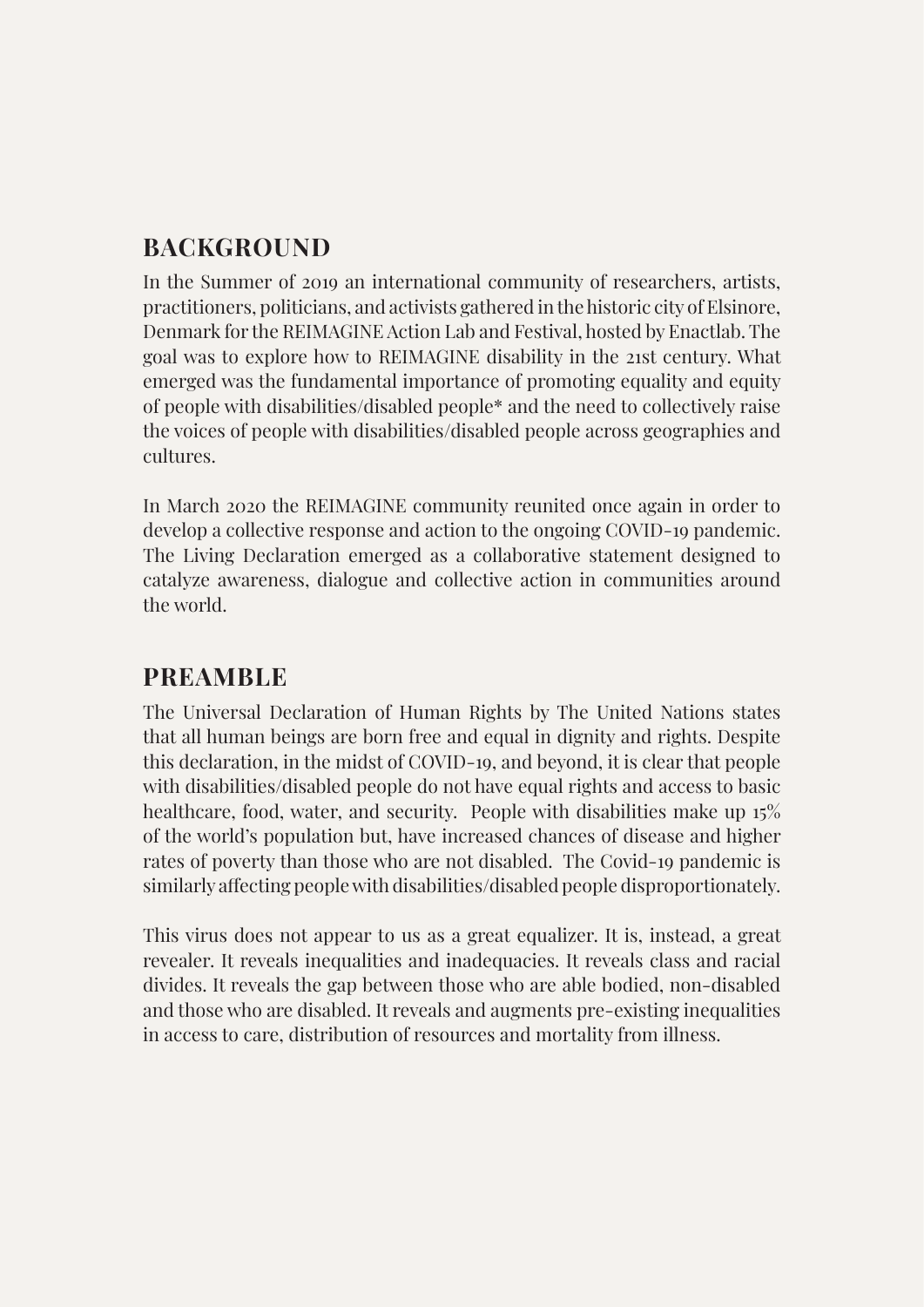This crisis cannot become another opportunity for governments to impose austerity, erode individual rights and violate their responsibilities to the people. We must seize the moment of crisis from those who would use it to reinforce these inequalities:

It must be a moment to REIMAGINE our unequal and uneven healthcare and social structures. Now is the time to call for a reinforcement of global structures that would support and protect our most vulnerable individuals – and to make these structures and systems even more resilient.

The REIMAGINE community has come together across cultures, nationalities, gender, age, and profession to form a declaration in response to the lack of focus and clear action for people with disabilities/disabled people, in the midst of the COVID-19 epidemic.

We present this declaration not as a finite set of demands and acknowledgements, but instead as a catalyst toward collective dialogue and action – across communities, cultures and continents. Therefore, we call it "The Living Declaration"\*\* of Disability, Resilience and Equity.

*\*We recognize that the term disability varies between people, societies, cultures and contexts. We acknowledge that there is no single right term, phrase, or word for disability that captures the full diversity of lived experiences and socio-cultural understandings of language. We believe that disability can be biological, psychological, and social in relation to the individual and society. "E.g.: We acknowledge the term "D/deaf and disabled people" in the United Kingdom as an example of the variation of the term disability.*

*\*\*We recognize the imperfections of written language in attempting to create a universal declaration, especially working across cultures and a broad diversity of embodied understandings of language. Thereby we attest to the need for constant dialogue, so we can transcend the challenges of the written word, through exchange, learning and the ambition to work toward collective action*

*.*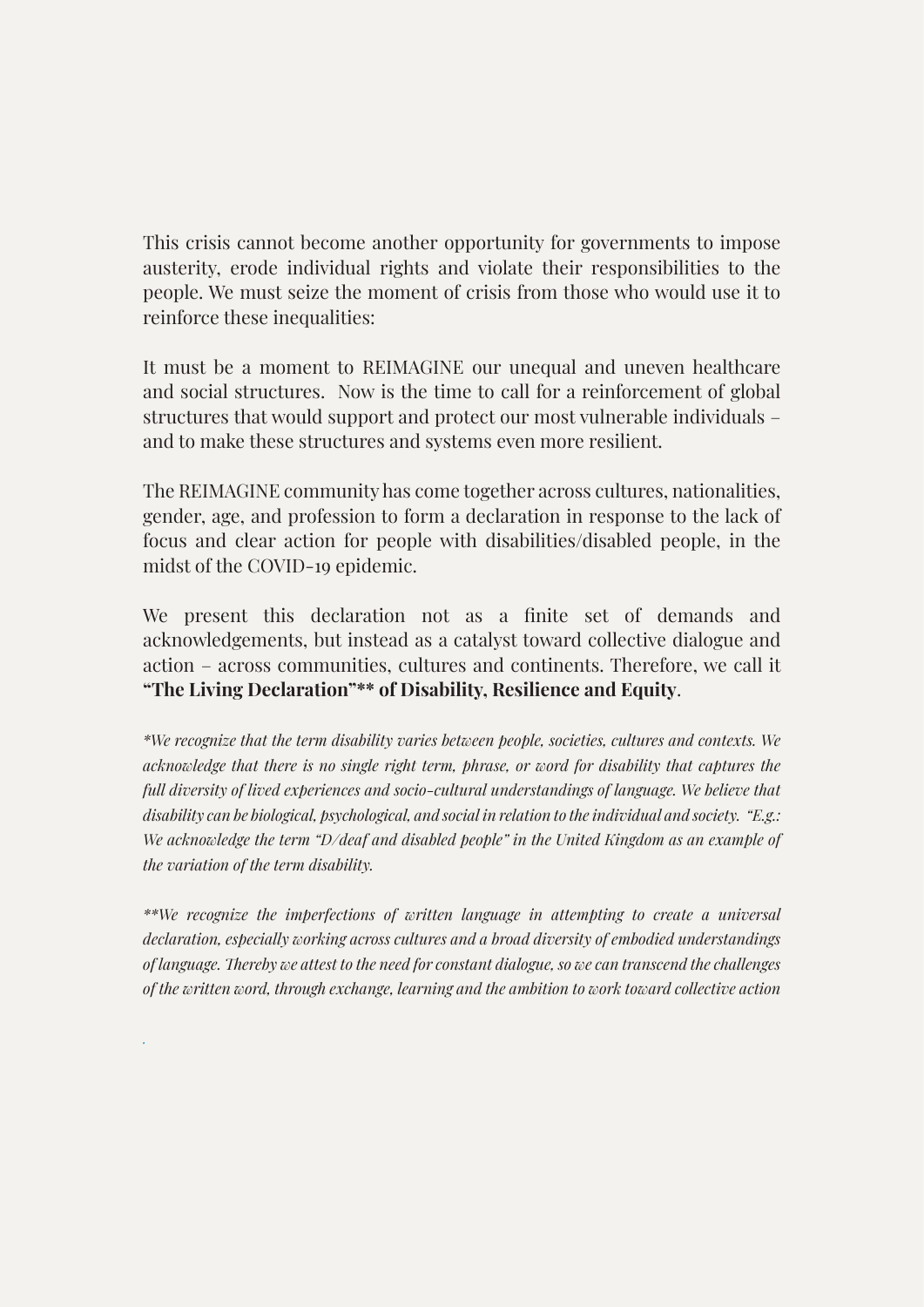We reaffirm the dignity and equal rights of all human beings, and therefore emphasize that all People with Disabilities/Disabled people have the right to participate wholly within the fabric of society without discrimination and marginalization.

#### Article 2

In moments of global crisis, quarantine and isolation – it is more important than ever to reaffirm the interconnectedness of all human life, and actively work toward strengthening our relationships and solidarity across communities and cultures, through exchange, dialogue and collective action.

#### Article 3

In times of resource allocation, manufactured crises and critical shortages – such as COVID 19 –we must reaffirm that all People with Disabilities/Disabled people are valid in their needs and expectations in upholding all rights accorded to personhood – physically, psychologically and socially.

### Article 4

Health and well-being is a human right; therefore, our healthcare systems must promote equity, accessibility and diminish disparities. Consequently, in health and across society, we must promote a culture of solidarity and cooperation, instead of individualism and competition.

### Article 5

People with Disabilities/Disabled people have equal rights and access to the comprehensive healthcare they require for their health and well-being throughout their lives, and therefore:

- Healthcare must be accessible at all levels for people with disability physically, psychologically, and social - in relation to the individual and society.
- People with disabilities/disabled people have the right to be treated with dignity and respect by healthcare organizations and workers.
- In times of crisis and beyond, we must resist all discriminatory triage protocols that withhold resources based on erroneous presumptions about the lived experience and value of People with Disabilities/Disabled people.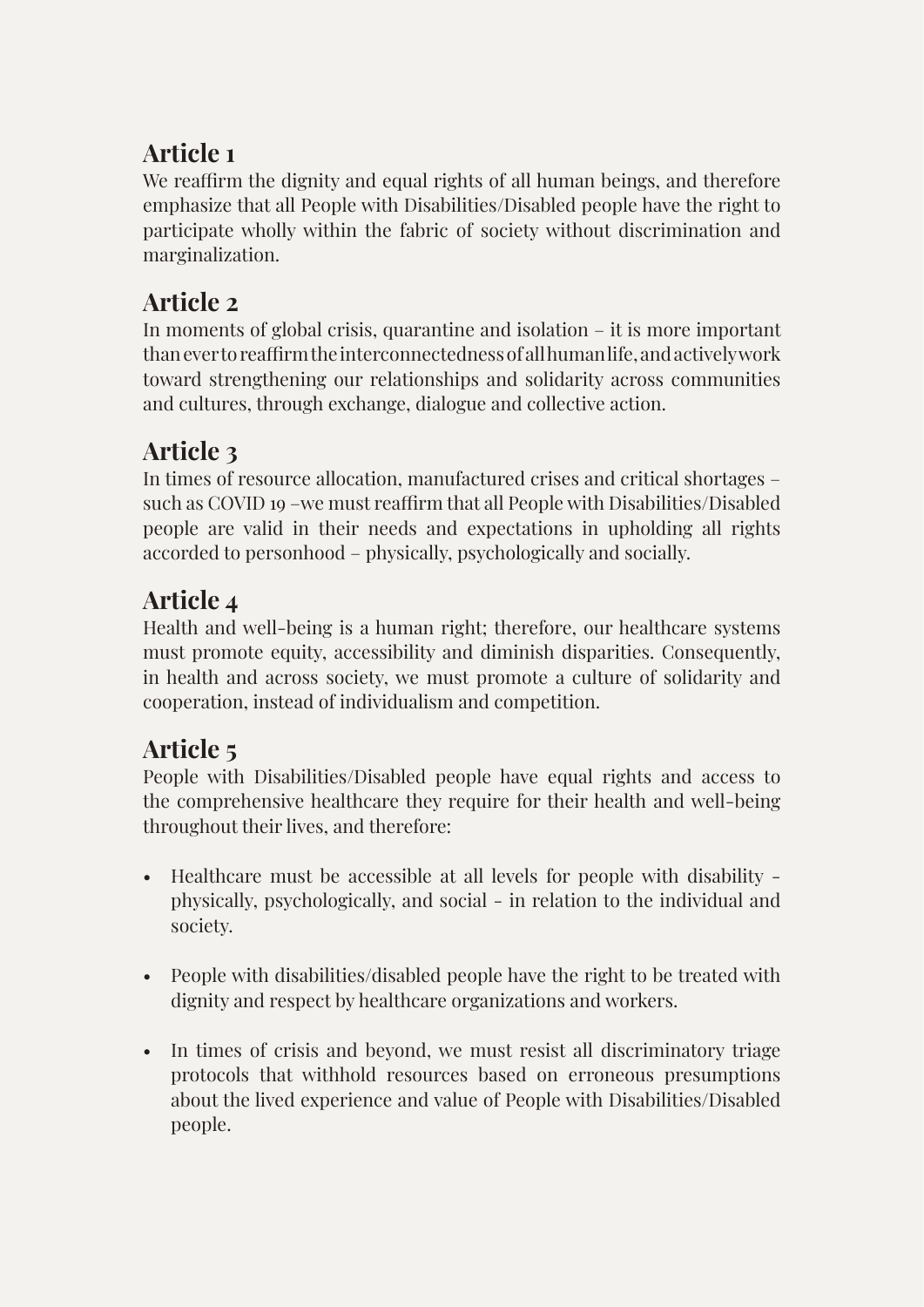People with Disabilities/Disabled people have the right to the same level of information and access to media/communications platforms during the COVID-19 crisis and beyond. This means:

- All information and communication pertaining to any aspects of the COVID-19 crisis – social, political, health, educational and otherwise – must be fully accessible to everyone (sign language interpreters, lip speakers, notetakers, audio describers and other language translations must be available).
- Media and communications platforms must highlight and provide space for the voices and lived experience of all vulnerable groups, including People with Disabilities/Disabled people.
- Disabled people/People with Disabilities with communication requirements have the right to have an interpreter at all times, in relation to health and other issues with COVID-19 and beyond.
- People with Disabilities/Disabled people have the right to have a support person assist them, as required, in relation to health and other issues with COVID-19 and beyond.
- The healthcare system must enact appropriate measures to give People with Disabilities/Disabled people equal access to communication with the healthcare provider that any other patient would receive.

#### Article 7

We acknowledge that People with Disabilities / Disabled people are more at risk and vulnerable during times of crisis and therefore:

- Affirm the need to equitably provide the support and services needed to overcome challenges of self-isolation or quarantine and diminished access to necessary support staff and structures.
- Recognize that there are often additional financial considerations that come with various disabilities and that these financial needs should be supported by governments to ensure equitable access to all essential care and needs.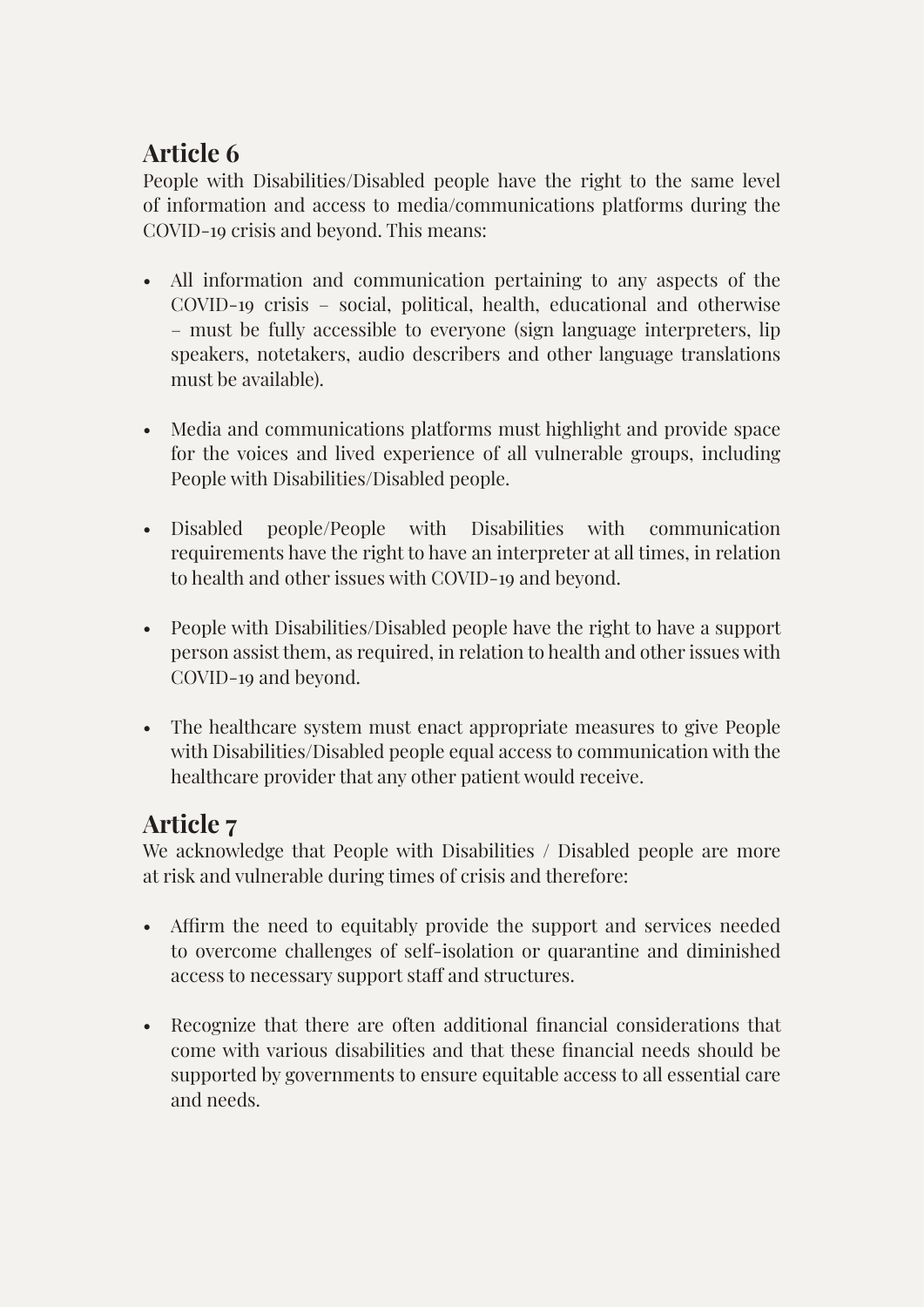Moments of crisis demonstrate how quickly policy changes and accommodations in the workplace and beyond can be made for all people. We must ensure that any and all accommodations required by people with disabilities/disabled people to live and work at their full potential are swiftly enacted at all times, without discrimination and prejudice not merely in moments of crisis.

#### Article 9

We must strengthen and expand community and family medicine practices in order to provide more responsive, humanistic and person-centered healthcare for People with Disabilities/Disabled people and all human beings – both in moments of crisis and beyond. We recognize the need for employing the pedagogical shifts and practices required to provide greater autonomy and health promotion at the community-level.

#### Article 10

Moving forward, all healthcare workers and medical professionals must receive disability equality and awareness training to prepare them for direct experience working with People with Disabilities / Disabled people (E.g.: Deaf equality and awareness; mental health training, etc – led by people with disability, disabled and deaf leaders)

#### Article 11

Henceforth, all government and policy bodies must include a disability advisory board in their organizational bodies to ensure that the needs of People with Disabilities / Disabled people are recognized in all plans, policies, projects and initiatives.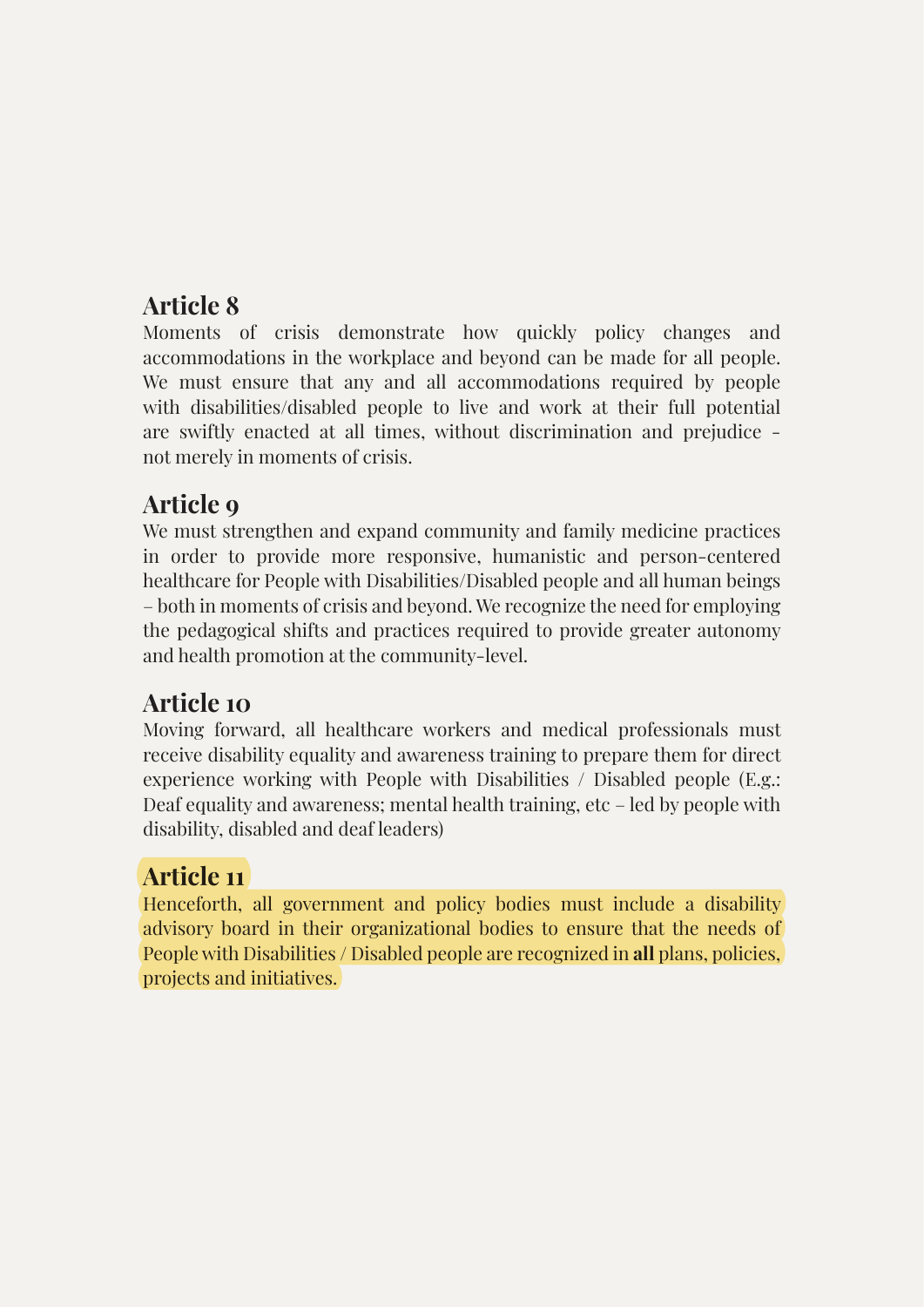We must work closely with international organizations, including the United Nations (UN) and the World Health Organization (WHO), to guarantee that the general principles of the UN Convention on the Rights of Individuals with Disabilities are effectively applied and enacted in every nation, in order to achieve universal well-being. These principles include non-discrimination; accessibility; equality of opportunity; and full and effective participation and inclusion in society.

#### Article 13

It is essential all government bodies must coordinate appropriately to ensure that People with Disabilities / Disabled people have reliable access to medical services, as well as sources of food supply. Access must involve the provision of some form of safe transport to persons with disabilities, particularly lowincome individuals living in both rural and urban communities of concern. In other cases, it will entail employing transport to provide these services and foodstuffs to persons with disabilities that cannot leave their homes.

#### Article 14

We understand that the experiences and voices of young People with disabilities/Disabled people are essential to emerging debates and collective action on disability in order to make changes relevant and meaningful for generations to come. We recognize the importance of becoming active agents of society, of obtaining an education, employment, independence and autonomy, housing and independent living, and the possibility of promoting positive social change.

#### Article 15

We recognize the dynamic and diverse nature of the lived experience of disability and actively encourage a global dialogue to continue expanding the scope of this declaration and its active implementation in communities, organizations and governments across the world.